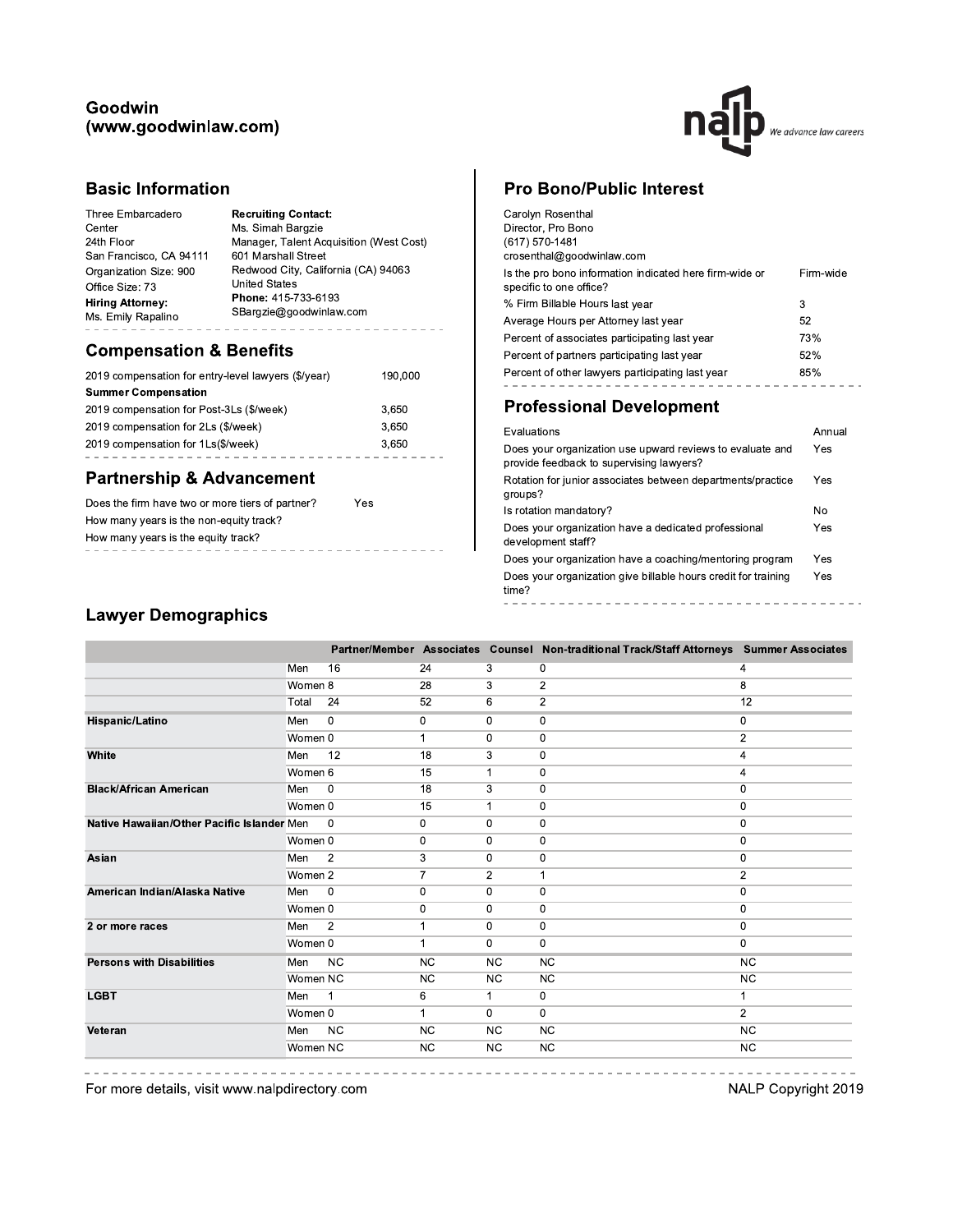

### **General Practice Areas**

| <b>GENERAL</b><br><b>PRACTICE AREAS</b> | <b>EMPLOYER'S PRACTICE</b><br><b>GROUP NAME</b>                                                       | NO. OF<br><b>PARTNERS/MEMBERS</b> | NO. OF<br><b>COUNSEL</b> | NO. OF<br><b>ASSOCIATES</b> | NO. OF<br><b>ENTRY-LEVEL</b><br><b>PLACEMENTS</b><br><b>IN THIS</b><br><b>PRACTICE</b><br><b>AREA LAST</b><br><b>YEAR</b> | NO. OF<br><b>NON-TRADITIONAL</b><br><b>TRACK/STAFF</b><br><b>ATTORNEYS</b> |
|-----------------------------------------|-------------------------------------------------------------------------------------------------------|-----------------------------------|--------------------------|-----------------------------|---------------------------------------------------------------------------------------------------------------------------|----------------------------------------------------------------------------|
| <b>Business, Corporate</b>              | Junior Associates                                                                                     |                                   |                          | 12                          |                                                                                                                           |                                                                            |
| <b>Business, Corporate</b>              | <b>Private Equity</b>                                                                                 | $\overline{2}$                    |                          | 3                           |                                                                                                                           |                                                                            |
| <b>Business, Corporate</b>              | Technology & Life Sciences                                                                            | 13                                |                          | 26                          |                                                                                                                           |                                                                            |
| Litigation                              | IP Litigation                                                                                         | 3                                 |                          | 3                           |                                                                                                                           |                                                                            |
| Litigation                              | Junior Associates                                                                                     |                                   |                          |                             |                                                                                                                           |                                                                            |
| Litigation                              | Securities, White Collar &<br><b>Business Litigation</b>                                              |                                   |                          | 4                           |                                                                                                                           |                                                                            |
| Litigation                              | Speciality-Antitrust, Appellate,<br>Energy & Environmental, Labor<br>& Employment, Products Liability | 1                                 |                          | 5                           |                                                                                                                           |                                                                            |
| <b>Business, Corporate</b>              | Finance                                                                                               |                                   |                          |                             |                                                                                                                           |                                                                            |
| <b>Business, Corporate</b>              | <b>Real Estate</b>                                                                                    | 2                                 | $\overline{c}$           | $\overline{c}$              |                                                                                                                           | 1                                                                          |
| <b>Business, Corporate</b>              | Tax                                                                                                   | 2                                 |                          | $\overline{2}$              |                                                                                                                           |                                                                            |
|                                         |                                                                                                       |                                   |                          |                             |                                                                                                                           |                                                                            |

-------------------------------------

## **HIRING & RECRUITMENT**

|                                                           |                | Began Work In                  |      |                                                                                         | <b>Expected</b> |  |
|-----------------------------------------------------------|----------------|--------------------------------|------|-----------------------------------------------------------------------------------------|-----------------|--|
| <b>LAWYERS</b>                                            | 2017           | <b>Prior Summer Associates</b> | 2018 | <b>Prior Summer Associates</b>                                                          | 2019            |  |
| Entry-level                                               | 3              | 3                              | 5    | 4                                                                                       | 5               |  |
| Entry-level (non-traditional track)                       |                |                                |      |                                                                                         |                 |  |
| <b>Lateral Partners</b>                                   | $\overline{2}$ |                                | 3    |                                                                                         | TBD             |  |
| Lateral Associates                                        | 6              |                                | 14   |                                                                                         | <b>TBD</b>      |  |
| All Other Laterals (non-traditional track)                | $\overline{2}$ |                                |      |                                                                                         | TBD             |  |
| Post-Clerkship                                            |                |                                | 6    |                                                                                         | NC.             |  |
| LL.M.s $(U.S.)$                                           |                |                                |      |                                                                                         | NC.             |  |
| $LL.M.s$ (non-U.S.)                                       |                |                                |      |                                                                                         |                 |  |
| <b>SUMMER</b>                                             |                |                                |      |                                                                                         |                 |  |
| Post-3Ls                                                  | 0              |                                | 0    |                                                                                         | $\Omega$        |  |
| 2Ls                                                       | 3              |                                | 5    |                                                                                         | 12              |  |
| 1Ls                                                       |                |                                | 0    |                                                                                         | $\Omega$        |  |
| Number of 2018 Summer 2Ls considered for associate offers |                | 5                              |      |                                                                                         |                 |  |
| Number of offers made to summer 2L associates             |                | 5                              |      |                                                                                         |                 |  |
| General Hiring Criteria                                   |                |                                |      | Strong law school and undergraduate record; Law Review or Journal experience preferred. |                 |  |

### **Diversity & Inclusion**

Diversity Contact: Mr. Bernard Guinvard

Diversity Website/URL: http://www.goodwinlaw.com/firm/diversity-and-inclusion

## **Organization Narrative**

Goodwin is a leading Am Law 50 and Global 50 law firm, with offices across the United States and in Europe and Asia. With more than 1,000 lawyers, Goodwin offers innovative counsel and delivers results through a client-centric and collaborative approach. We're business-oriented lawyers equally comfortable in the boardroom and the courtroom. Our success is unprecedented.

Our firm's culture fosters an open, inclusive and collegial atmosphere. We are a cohesive group of people from different backgrounds, working together on challenging deals and complex cases. The attorneys you met during the interview process were very impressed with your background and value your experience. There is no doubt that you will become an integral member of our team and assist in furthering our strategic growth goals.

#### Summer Program

Boston, Los Angeles, New York, San Francisco, Silicon Valley or Washington DC. The summer experience is a platform to witness first-hand the work we do for our clients by observing client meetings, court hearings, depositions, negotiations and attending business unit meetings. We also bring our summer associates